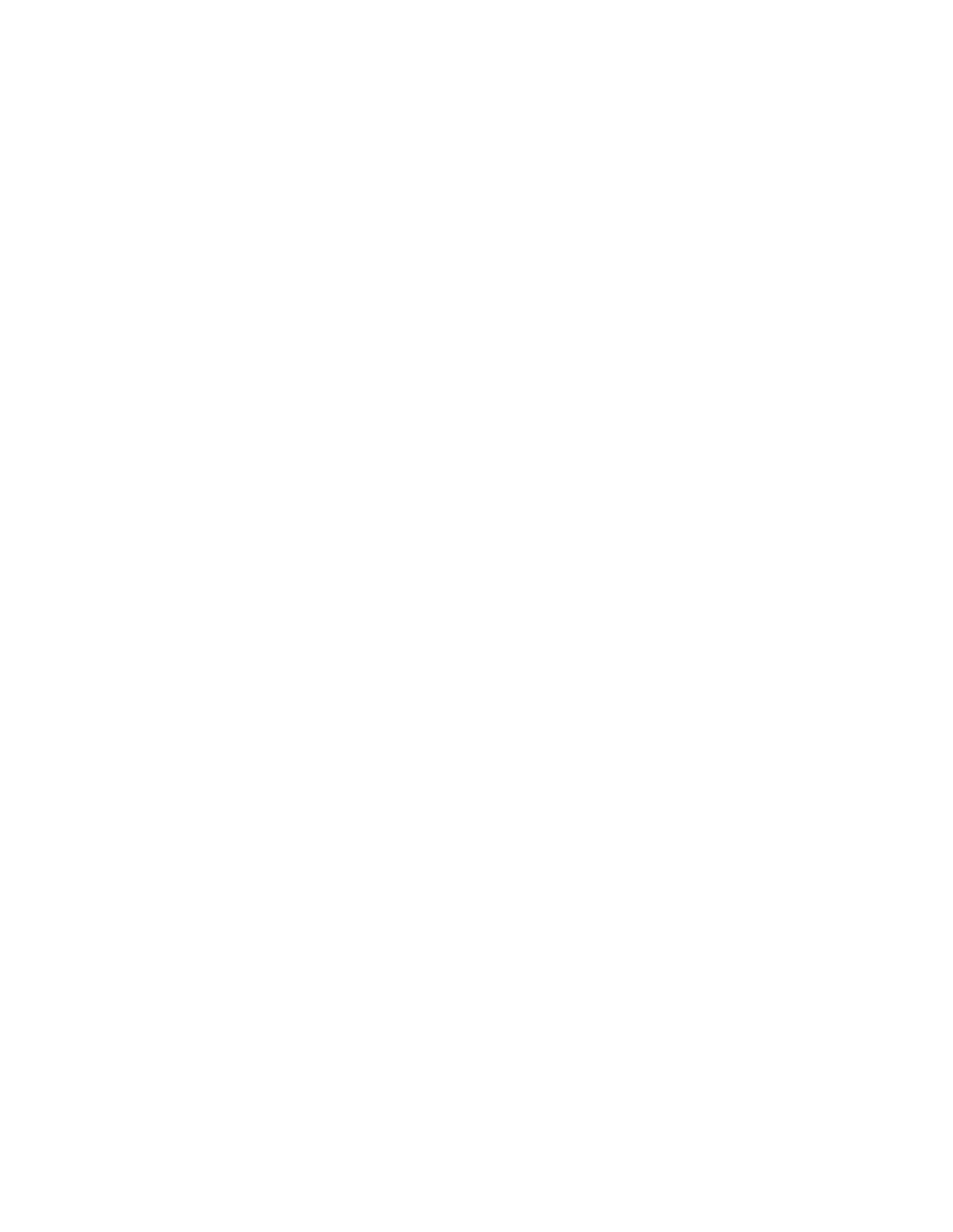## **Safety Data Sheet<br>
2011 1200**<br>
3 F **acc. to OSHA HCS (29 CFR 1910.1200) Safety Data Sheet**<br>
acc. to OSHA HCS (29 CFR 1910.1200)<br>
Reviewed Reviewed Bar's Leaks® Liquid Radiator Stop Leak<br>
Reviewed Radiator Stop Leak<br>
Reviewed Reviewed Radiator Stop Leak

(Contd. of page 2)

Wear fully protective suit.<br>**· Mear fully protective suit.**<br>· **Additional information** No further relevant information available.

### 6 Accidental release measures

### Wear fully protective suit.<br> **6 Accidental release measures<br>
Fersonal precautions, protective equipment and precautions, protective equipment and precautions.** • **Additional information** No further relevant information available.<br> **3 Accidental release measures**<br>
• **Personal precautions, protective equipment and emergency procedures**<br>
Ensure adequate ventilation.<br>
For large spill Accidental release measures<br>Personal precautions, protective equipment and<br>Ensure adequate ventilation.<br>For large spills, wear protective clothing.<br>For large spills, use respiratory protective device ay

- 
- 
- 

**Example 2018**<br> **Example 2019**<br> **Example 2019 Conserved Conserved Conserved Conserved Conserved Conserved Conserved Change spills, wear protective clothing.<br>
For large spills, wear protective clothing.<br>
For large spills, u** Ensure adequate ventilation.<br>For large spills, wear protective clothing.<br>For large spills, use respiratory protective device against the effects of fumes/dust/aerosol.<br>**Environmental precautions:** Do not allow to enter sew For large spills, wear protective clothing.<br>For large spills, use respiratory protective device against the<br>**Environmental precautions:** Do not allow to enter sewers/<br>**Methods and material for containment and cleaning up:** For large spills, use respiratory protective device against the effects of fumes/<br> **Environmental precautions:** Do not allow to enter sewers/ surface or ground<br> **Methods and material for containment and cleaning up:**<br>
Abso Methods and material for containment and cleaning a<br>Absorb with liquid-binding material (sand, diatomite, acid<br>Send for recovery or disposal in suitable receptacles.<br>Dispose contaminated material as waste according to ite<br> Absorb with liquid-binding material (sand, diatomite, acid binders, univer<br>Send for recovery or disposal in suitable receptacles.<br>Dispose contaminated material as waste according to item 13.<br>**Reference to other sections**<br>S

- Send for recovery or disposal in suitable recept<br>Dispose contaminated material as waste accor<br>**Reference to other sections**<br>See Section 7 for information on safe handling.<br>See Section 8 for information on personal prote<br>Se **12 Reference to other sections**<br>
See Section 7 for information on safe has<br>
See Section 8 for information on personal<br>
See Section 13 for disposal information.<br> **7 Handling and storage**<br> **Handling:** 
	-

# **Fandling and storage<br>
· <b>Handling:**<br>
· **Precautions for safe handling**<br>
Prevent formation of aerosols.<br>
Avoid splashes or spray in enclosed areas

· **Handling:**

**Handling and storage<br>Handling:<br>Precautions for safe handling<br>Prevent formation of aerosols.<br>Avoid splashes or spray in enclosed are<br>Use only in well ventilated areas Handling and storage<br>Handling:<br>Precautions for safe handling<br>Prevent formation of aerosols.**<br>Avoid splashes or spray in enclosed areas.<br>Use only in well ventilated areas.<br>Information about protection against explosions an

- 
- **Example 15**<br> **Example 15**<br> **Example 15**<br> **Example 15**<br> **Example 15**<br> **Example 15**<br> **Example 15**<br> **Example 15**<br> **Conditions for safe storage, including any incompatibilities**<br> **Conditions for safe storage, including any i** Use only in well ventilated areas.<br> **Conditions about protection against explosions and fires:** No special measures required.<br> **Conditions for safe storage, including any incompatibilities**<br> **Conditions for safe storage, i** Information about protection against e<br>Conditions for safe storage, including<br>Storage:<br>Requirements to be met by storeroom:<br>Provide ventilation for receptacles.<br>Avoid storage near extreme heat, ignition<br>Information about s
- 
- · **Storage:**
- 
- 
- Avoid storage is to be met by storerooms and receptacles:<br> **Example:**<br> **Requirements to be met by storerooms and receptacles:**<br>
Provide ventilation for receptacles.<br>
Avoid storage near extreme heat, ignition sources or ope Storage:<br>Requirements to be met by storer<br>Provide ventilation for receptacles.<br>Avoid storage near extreme heat, ig<br>Information about storage in one<br>Store away from oxidizing agents.<br>Eurther information about storage
- 
- 
- 
- Requirements to be met by storerooms and receptacles:<br>
Provide ventilation for receptacles.<br>
Avoid storage near extreme heat, ignition sources or open flame.<br>
Information about storage in one common storage facility:<br>
Stor Store away from foodstuffs.<br>
Store away from oxidizing agents.<br> **Further information about storage conditions:** Store in cool, dry conditions in well sealed receptacles.<br> **8 Exposure controls/personal protection**<br> **8 Expos**

· **Additional information about design of technical systems:** No further data; see item 7. · **Control parameters**

40.1.5

• **Composure controls/personal protection**<br>• **Additional information about design of technical systems:** No further data; see<br>• **Control parameters**<br>• **Components with limit values that require monitoring at the workplace: Control parameters**<br> **Components with limit values that require monitoring at the workplace:**<br>
The product does not contain any relevant quantities of materials with critical values that have to be<br>
monitored at the work Additional information about desi<br>Control parameters<br>Components with limit values tha<br>The product does not contain any<br>monitored at the workplace. hat have to be<br>(Contd. on page 4)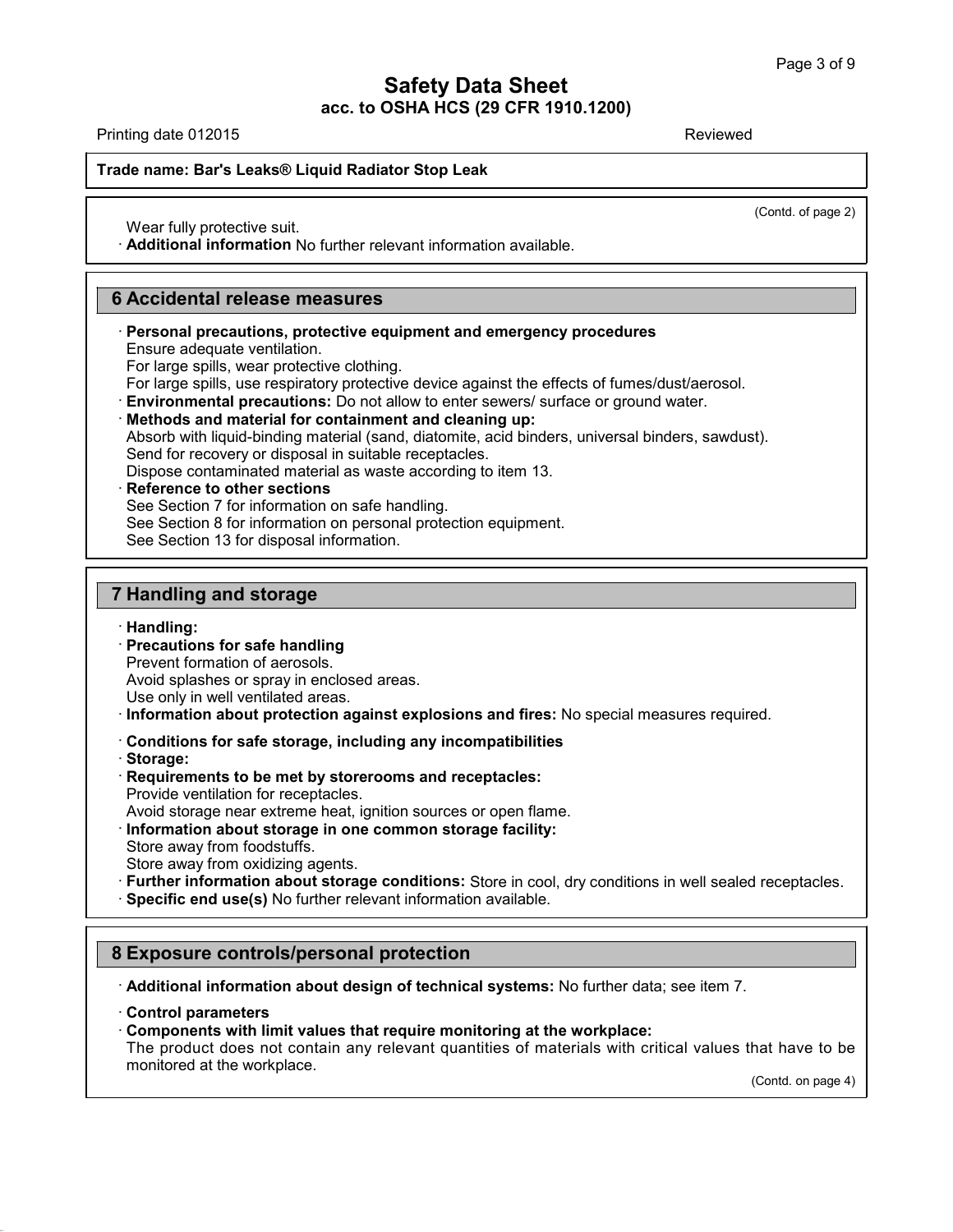## **Safety Data Sheet<br>
2011 1200**<br>
3 F **acc. to OSHA HCS (29 CFR 1910.1200)**

Printing date 01 May 2015 **Reviewed 03 February 2022** 

**Trade name: Bary Data Sheet Accepts**<br>Printing date 01 May 2015<br>Trade name: Bar's Leaks® Liquid Radiator Stop Leak<br>Accepts 2016<br>Accepts 2016 Radiator Stop Leak (Contd. of page 3) <sup>1</sup> **Additional information:** The lists that were valid during the creation were used as basis.<br>
• **Additional information:** The lists that were valid during the creation were used as basis.<br>
• **Exposure controls**<br>
• **Pers** · **Personal protective equipment:** • **Additional information:** The lists that were valid durined **Exposure controls**<br>• **Personal protective equipment:**<br>• **General protective and hygienic measures:**<br>• The usual precautionary measures for handling chemined li **Exposure controls**<br> **Exposure controls**<br> **The usual protective equipment:**<br> **Ceneral protective and hygienic measures:**<br>
The usual precautionary measures for handling chemicals should be followed.<br>
Immediately remove all Exposure controls<br>
Personal protective equipment:<br>
General protective and hygienic measures:<br>
The usual precautionary measures for handling chemicals should be<br>
Immediately remove all soiled and contaminated clothing.<br>
Was Exposure controls<br>
Personal protective equipment:<br>
General protective and hygienic measures:<br>
The usual precautionary measures for handling chemicals should<br>
Immediately remove all soiled and contaminated clothing.<br>
Wash h **Personal protective equipment:**<br> **General protective and hygienic measures:**<br>
The usual precautionary measures for handling c<br>
Immediately remove all soiled and contaminated<br>
Wash hands before breaks and at the end of wor **General protective and hygienic measures:**<br>The usual precautionary measures for handling che<br>Immediately remove all soiled and contaminated clo<br>Wash hands before breaks and at the end of work.<br>Do not inhale gases / fumes The usual precautionary measures for handling chemicals should be follow<br>
Immediately remove all soiled and contaminated clothing.<br>
Wash hands before breaks and at the end of work.<br>
Do not inhale gases / fumes / aerosols.<br> Do not inhale gases / fumes / aerosols.<br>Avoid contact with the eyes and skin.<br>Keep away from foodstuffs, beverages and feed.<br>**Engineering controls:** No further relevant information avai<br>**Breathing equipment:**<br>Not required Avoid contact with the eyes and skin.<br>
Keep away from foodstuffs, beverages and feed.<br> **Engineering controls:** No further relevant information available.<br> **Breathing equipment:**<br>
Not required under normal conditions of use Keep away from foodstuffs, beverages and feed.<br> **Engineering controls:** No further relevant information ava<br> **Breathing equipment:**<br>
Not required under normal conditions of use.<br>
Use suitable respiratory protective device The glove material has to be impermeable and resistant to the product/ the substance/ the preparation. Not required under normal conditions of use.<br>Use suitable respiratory protective device when aerosol or mist is formed.<br>For spills, respiratory protection may be advisable.<br>**Protection of hands:**<br>Wear protective gloves to Use suitable respiratory protective device when aerosol or mist is formed.<br>For spills, respiratory protection may be advisable.<br>**Protection of hands:**<br>Wear protective gloves to handle contents of damaged or leaking units.<br> degradation<br>Material of gloves Wear protective gloves to handle contents of damaged or leaking units.<br>The glove material has to be impermeable and resistant to the product/ the substance/ the preparation.<br>Selection of the glove material on consideration Wear protective gloves to handle contents of damaged or leaking units.<br>The glove material has to be impermeable and resistant to the product/ the substance/ the preparation.<br>Selection of the glove material on consideration The glove material has to be impermeable and resistant to the product/ the substance/ the preparation.<br>Selection of the glove material on consideration of the penetration times, rates of diffusion and the degradation<br>**Mate** The selection of the suitable gloves does not only depend on the material, but also on further marks of quality and varies from manufacturer to manufacturer. As the product is a preparation of several substances, the resis degradation<br> **Checked priors**<br>
The selection of the suitable gloves does not<br>
quality and varies from manufacturer to material<br>
substances, the resistance of the glove material<br> **Checked prior to the application.**<br> **Penetr** The selection of the suitable gloves does not only depend on the material, but also on further marks of<br>quality and varies from manufacturer to manufacturer. As the product is a preparation of several<br>substances, the resis quality and varies from<br>substances, the resista<br>checked prior to the app<br>**Penetration time of gli**<br>The exact break throug<br>be observed.<br>**Eye protection:** The exact break through time has to be found out by the manufacturer of the protective gloves and has to be observed.<br>
Safety glasses<br>
Safety glasses<br>
Safety glasses Not required under normal conditions of use.<br>Protection may be required for spills. Safety glasses<br>
Body protection:<br>
Not required under normal conditions of use.<br>
Protection may be required for spills.<br>
Limitation and supervision of exposure into the enviror Protection may be required for spills.<br> **Protection may be required for spills.**<br> **Protection and supervision of exposure into the environment** No special requirements.<br> **Risk management measures** See Section 7 for additio Frotection may be required for spills.<br>
Protection may be required for spills.<br> **1. Limitation and supervision of exposure into the en**<br> **19 Physical and chemical properties**<br> **19 Physical and chemical properties** • **KISK management measures** See Section / for additional information<br>
• **Physical and chemical properties**<br>
• **Information** on basic physical and chemical properties<br>
• **Appearance: 9 Physical and chemical properties**<br>Information on basic physical and chemical energy<br>General Information<br>Appearance:<br>Form:

- 
- 
- · **Appearance:**

40.1.5

**Form:** Viscous **Color:** Brown · **Odor:** Odorless • General Information<br>• Appearance:<br>**Form:** Color: Brown<br>• Odor: Brown Odorless<br>• Odor threshold: Not determined.

(Contd. on page 5)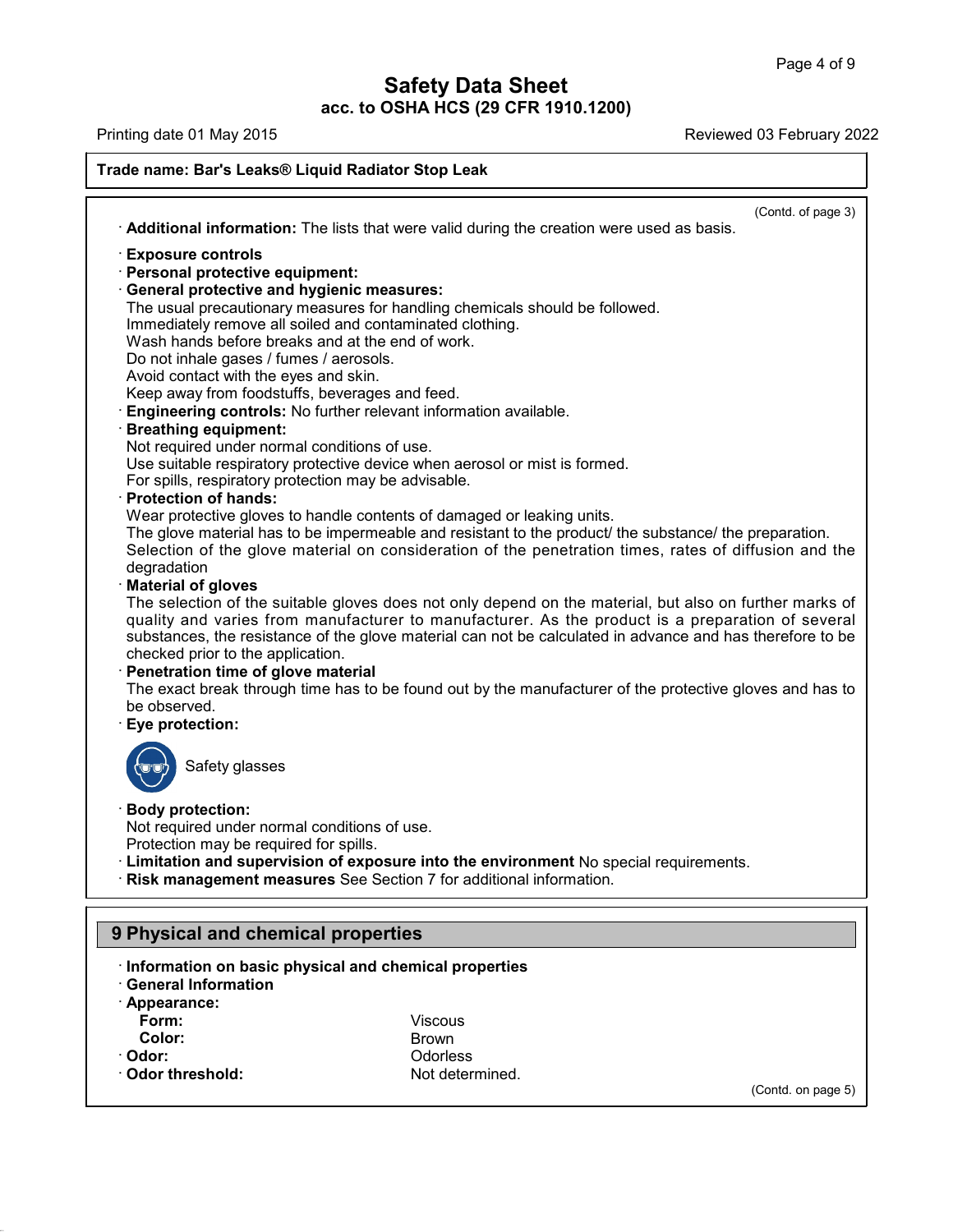## **Safety Data Sheet<br>
2011 1200**<br>
3 F **acc. to OSHA HCS (29 CFR 1910.1200)**

| Printing date 01 May 2015<br>Reviewed 03 February 2022<br>Trade name: Bar's Leaks® Liquid Radiator Stop Leak |                                                                                              |  |
|--------------------------------------------------------------------------------------------------------------|----------------------------------------------------------------------------------------------|--|
|                                                                                                              |                                                                                              |  |
| $\cdot$ pH-value at 20 °C (68 °F):                                                                           | $8.0 - 9.5$                                                                                  |  |
| Change in condition<br><b>Melting point/Melting range:</b><br><b>Boiling point/Boiling range:</b>            | Undetermined.<br>100 °C (212 °F)                                                             |  |
| · Flash point:                                                                                               | Not applicable.                                                                              |  |
| · Flammability (solid, gaseous):                                                                             | Product is not flammable.                                                                    |  |
| · Auto-ignition temperature:                                                                                 | Not determined.                                                                              |  |
| · Decomposition temperature:                                                                                 | Not determined.                                                                              |  |
| · Auto igniting:                                                                                             | Product is not self-igniting.                                                                |  |
| Danger of explosion:                                                                                         | Product does not present an explosion hazard.                                                |  |
| <b>Explosion limits:</b><br>Lower:<br>Upper:                                                                 | Not determined.<br>Not determined.                                                           |  |
| · Vapor pressure:                                                                                            | Not determined.                                                                              |  |
| $\cdot$ Density at 20 °C (68 °F):<br>· Relative density<br>· Vapour density<br>· Evaporation rate            | 1 g/cm <sup>3</sup> (8.345 lbs/gal)<br>Not determined.<br>Not determined.<br>Not determined. |  |
| · Solubility in / Miscibility with<br>Water:                                                                 | Fully miscible.                                                                              |  |
| · Partition coefficient (n-octanol/water): Not determined.                                                   |                                                                                              |  |
| · Viscosity:<br>Dynamic at 20 °C (68 °F):<br>Kinematic:<br>$\cdot$ Other information                         | 900 mPas<br>Not determined.<br>No further relevant information available                     |  |
|                                                                                                              |                                                                                              |  |
| 10 Stability and reactivity                                                                                  |                                                                                              |  |

40.1.5

- · **Reactivity**
- 
- · **Thermal decomposition / conditions to be avoided: Stability and reactivity**<br>
· Reactivity<br>
· Chemical stability<br>
· Thermal decomposition *l* conditions to be avoided:<br>
No decomposition if used and stored according to specifications.<br>
· **Possibility of hazardous reactions**
- 
- 
- Thermal decomposition / conditions to be avoided:<br>No decomposition if used and stored according to specifications.<br>Possibility of hazardous reactions<br>Reacts with strong acids and oxidizing agents.<br>Toxic fumes may be releas
- 
- 
- Chemical stability<br>
Thermal decomposition / conditions to be avoided:<br>
No decomposition if used and stored according to specifications.<br>
Possibility of hazardous reactions<br>
Reacts with strong acids and oxidizing agents.<br>
T

(Contd. on page 6)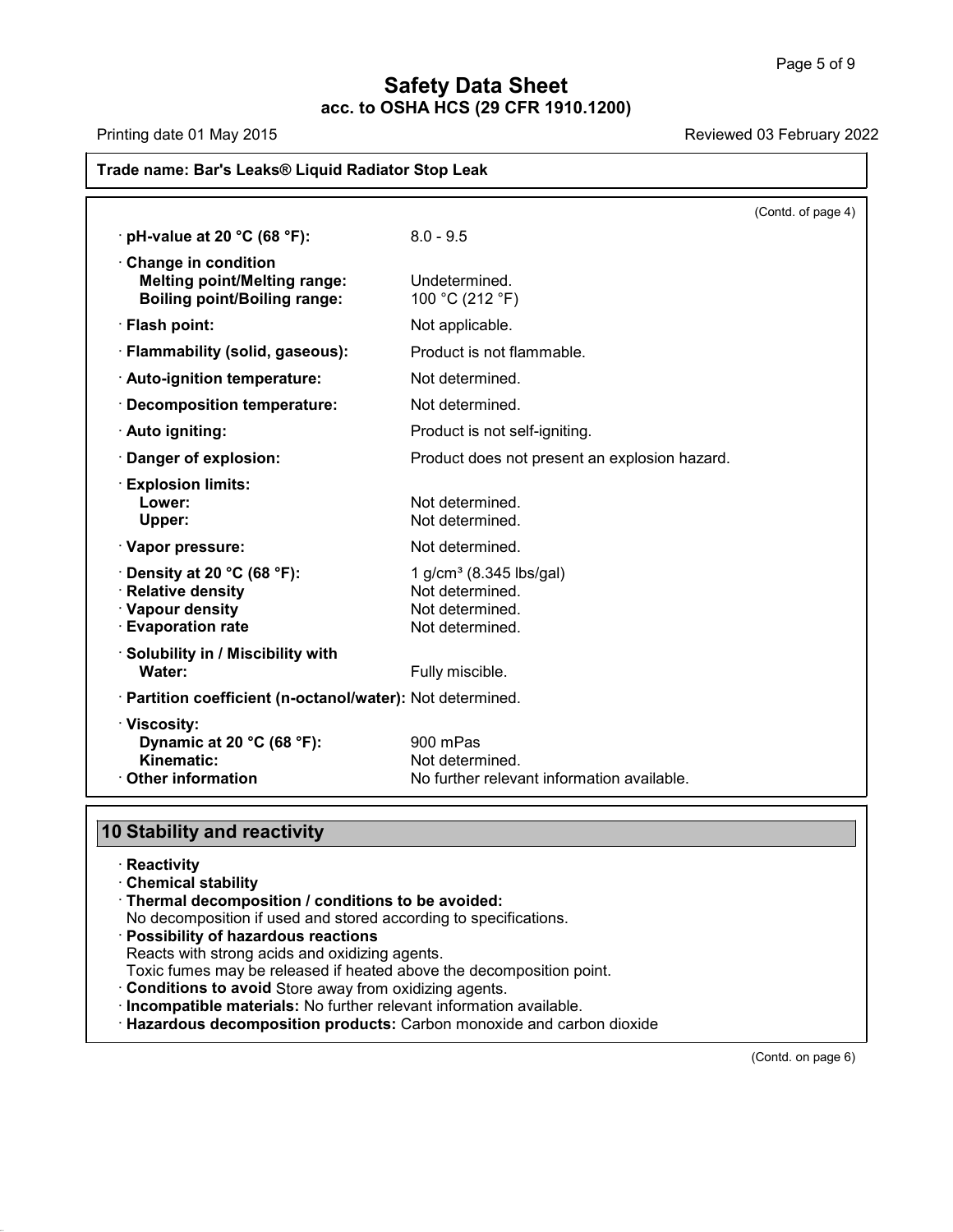## **Safety Data Sheet<br>
2011 1200**<br>
3 F **acc. to OSHA HCS (29 CFR 1910.1200) Trade name: Bary Data Sheet**<br>Printing date 01 May 2015<br>Trade name: Bar's Leaks® Liquid Radiator Stop Leak<br>Trade name: Bar's Leaks® Liquid Radiator Stop Leak

# **11 Toxicological information<br>11 Toxicological information<br>11 Toxicological information<br>Information on toxicological effects**

# **Toxicological information**<br>· Information on toxicological effects<br>· Acute toxicity:<br>· LD/LC50 values that are relevant for classification

- 
- **11 Toxicological information<br>
Information on toxicological effects<br>
Acute toxicity:<br>
LD/LC50 values that are relevant for classification: None.<br>
Primary irritant effect:** 
	-
	- **on the skin:** Slight irritant effect on skin and mucous membranes.<br>• **on the eye:** Slight irritant effect on eyes.
	-
	-
	-
	-

Find the toxicity:<br>
Final of the toxicity:<br>
FID/LC50 values that are relevant for classification: None.<br>
Frimary irritant effect:<br>
Final of the skin: Slight irritant effect on skin and mucous membranes.<br>
For the eye: Slig on the skin: Slight irritant effect on skin and mucous membranes.<br>
on the eye: Slight irritant effect on eyes.<br>
Sensitization: No sensitizing effects known.<br>
Subacute to chronic toxicity: No further relevant information av preparations:

Sensitization: No sensitizing effects known.<br>Subacute to chronic toxicity: No further relevant information available.<br>Additional toxicological information:<br>The product is not subject to classification according to internal • **Subacute to chronic toxicity:** No further relevant information available.<br>• **Additional toxicological information:**<br>• The product is not subject to classification according to internally approve<br>preparations:<br>• When use · **NTP (National Toxicology Program)** When used and handled according to specifications, the prod<br>according to our experience and the information provided to us.<br> **· Carcinogenic categories**<br> **· NTP (National Toxicology Program)**<br>
None of the ingredients is li

**None of the ingredients is listed.**<br> **None of the ingredients is listed.**<br> **• OSHA-Ca (Occupational Safety & Health A**<br>
None of the ingredients is listed.<br>
• **Probable Routes of Exposure**<br>
Inhalation.<br>
Eve contact. **COSHA-Ca (Occupational Safety & Health Administration)**<br>
None of the ingredients is listed.<br> **Probable Routes of Exposure**<br>
Inhalation.<br>
Eye contact.<br>
Skin contact.<br> **Repeated Dose Toxicity:** No further relevant informati

Inhalation.<br>Eve contact.

Schild contact.<br>
None of the ingredients is listed.<br> **Contact.**<br> **Probable Routes of Exposure**<br>
Inhalation.<br>
Eye contact.<br>
Skin contact.<br> **Repeated Dose Toxicity:** No further relevant information available. Imalation.<br>
Eye contact.<br>
Skin contact.<br> **12 Ecological information**<br> **12 Ecological information** 

- · **Toxicity**
- **Ecological information**<br> **· Toxicity**<br> **· Aquatic toxicity:** No further relevant information available.<br> **· Behavior in environmental systems:**<br> **· Bioaccumulative potential No** further relevant information available.<br> **·** • **Toxicity**<br>• **Aquatic toxicity:** No further relevant information available.<br>• **Behavior in environmental systems:**<br>• **Bioaccumulative potential** No further relevant information available.<br>• **Mobility in soil** No further
- 
- Bioaccumulative potential No further relevant information available.<br>• **Mobility in soil** No further relevant information available.<br>• **Additional ecological information:**<br>• **General notes:** Generally not hazardous for w
- 
- 
- Mobility in son No luttilet relevant information:<br> **13 Disposal considerations**<br> **13 Disposal considerations**<br> **13 Disposal considerations**<br> **13 Disposal considerations**
- **Persistence and degradability** No further relevant information<br>• **Behavior in environmental systems:**<br>• **Bioaccumulative potential** No further relevant information avails<br>• **Additional ecological information:**<br>• **Genera** • Other adverse effects No further relevant information available.<br>
13 Disposal considerations<br>
• Waste treatment methods<br>
• Recommendation:<br>
Smaller quantities can be disposed of with household waste.

- 
- · **Recommendation:**

40.1.5

**Disposal considerations<br>Waste treatment methods<br>Recommendation:**<br>Smaller quantities can be disposed of with household waste.

(Contd. on page 7)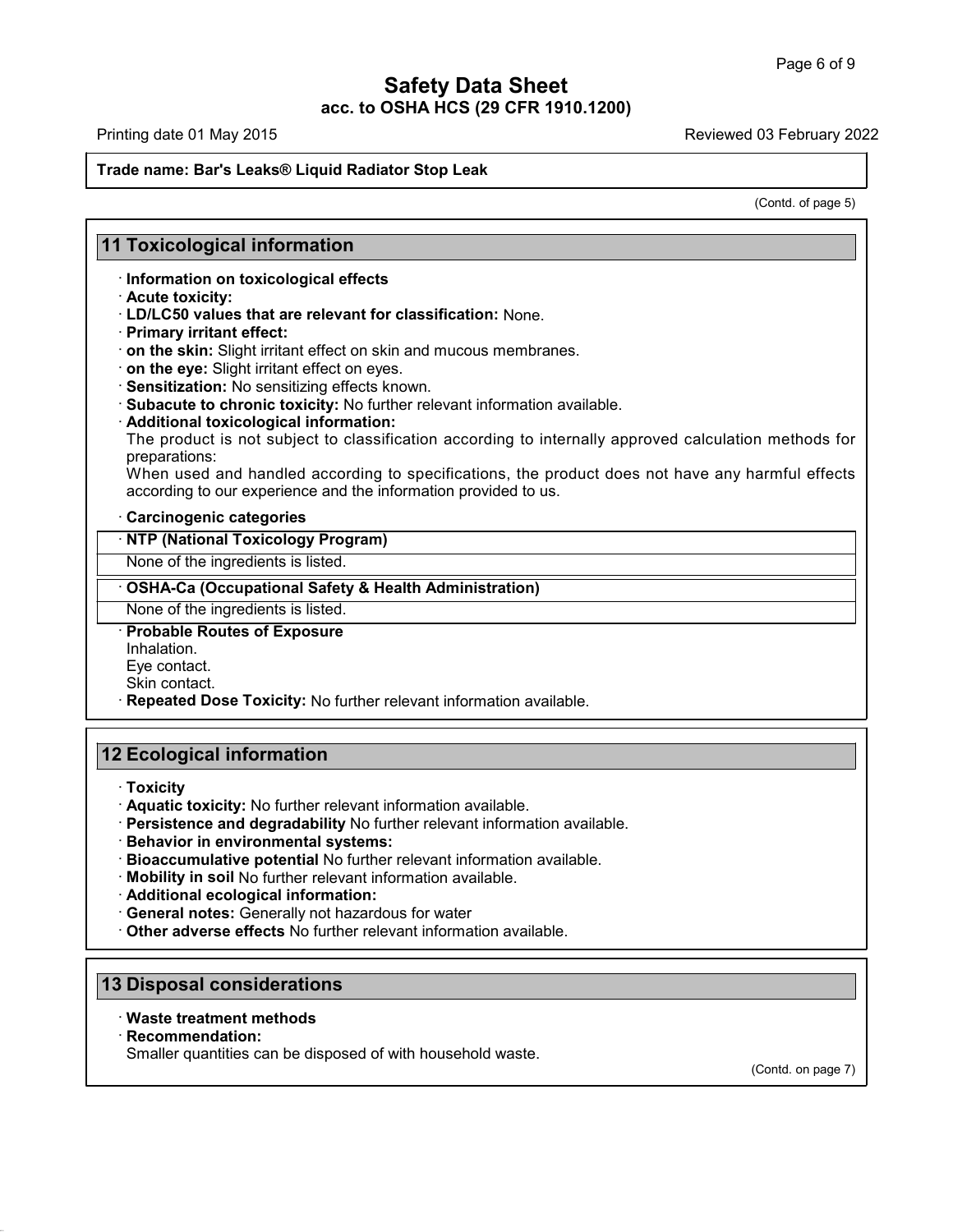### **Safety Data Sheet<br>
2011 1200**<br>
3 F **acc. to OSHA HCS (29 CFR 1910.1200) Safety Data Sheet**<br>acc. to OSHA HCS (29 CFR 1910.1200)<br>Trade name: Bar's Leaks® Liquid Radiator Stop Leak

Printing date 01 May 2015 **Reviewed 03 February 2022** 

(Contd. of page 6)<br>
erator and the Can be burned with household garbage after consulting with the waste disposal facility operator and the pertinent authorities and adhering to the necessary technical regulations. **Example 2018 Example 2019 Ideal Starting and adhering to the necessary technical regulations.**<br> **Can be burned with household garbage after consulting with the waste disposertinent authorities and adhering to the necessar** Can be burned with household garbage after consulting with the waste disposal facility pertinent authorities and adhering to the necessary technical regulations. **· Recommendation:** Disposal must be made according to offi

**11 Uncleaned packagings:**<br>1**8 Recommendation:** Disposal must be made according to official regulations.<br>18 Recommended cleansing agent: Water, if necessary with cleansing agents.

### **14 Transport information**

| <b>14 Transport information</b>                                     |                 |
|---------------------------------------------------------------------|-----------------|
| $\cdot$ UN-Number                                                   |                 |
| · DOT, ADR, ADN, IMDG, IATA                                         | Not Regulated   |
| $\cdot$ UN proper shipping name                                     |                 |
| · DOT, ADR, ADN, IMDG, IATA                                         | Not Regulated   |
| · Transport hazard class(es)                                        |                 |
| · DOT, ADR, ADN, IMDG, IATA                                         |                 |
| · Class                                                             | Not Regulated   |
| · Packing group                                                     |                 |
| · DOT, ADR, IMDG, IATA                                              | Not Regulated   |
| · Environmental hazards:<br>· Marine pollutant:                     | Nο              |
| · Special precautions for user                                      | Not applicable. |
| Transport in bulk according to Annex II of                          |                 |
| <b>MARPOL73/78 and the IBC Code</b>                                 | Not applicable. |
| · UN "Model Regulation":                                            |                 |
|                                                                     |                 |
| <b>15 Regulatory information</b>                                    |                 |
|                                                                     |                 |
| · Safety, health and environmental regulations/legislation specific |                 |
|                                                                     |                 |

· UN™Model Regulation":<br> **Safety, health and environmental regulations/legislation specific for the substance or mixture**<br>
· United States (USA)<br>· SARA **15 Regulatory information**<br>
· Safety, health and environmental regulations/leg<br>
· United States (USA)<br>
· SARA<br>
· Section 355 (extremely hazardous substances): • **Safety, health and environmental regulations/legislat**<br>• United States (USA)<br>• **SARA**<br>• **Section 355 (extremely hazardous substances):**<br>None of the ingredients is listed. None of the ingredients is listed.<br>None of the ingredients is listed.<br>None of the ingredients is listed.<br>None of the ingredients is listed.<br>None of the ingredients are listed.<br>None of the ingredients are listed.

· **SARA**

40.1.5

**SARA**<br> **Example 355 (extremely hazardous substances):**<br>
None of the ingredients is listed.<br> **TSCA (Toxic Substances Control Act):**<br>
All ingredients are listed.<br> **TSCA (Toxic Substances Control Act):**<br>
All ingredients are None of the ingredients is listed.<br> **· Section 313 (Specific toxic chemical listings):**<br>
None of the ingredients are listed.<br> **· TSCA (Toxic Substances Control Act):**<br>
All ingredients are listed.<br> **· Proposition 65 (Califo** 

**TSCA (Toxic Substances Control Act):** 

TSCA (Toxic Substances Control Act):<br>
All ingredients are listed.<br> **· Proposition 65 (California)**<br>
· Chemicals known to cause cancer:<br>
None of the ingredients are listed.<br>
None of the ingredients are listed.<br>
None of the • **Proposition 65 (Califormia)**<br>• **Chemicals known to cause cancer:**<br>• **Chemicals known to cause reproductive toxicity for females:**<br>• None of the ingredients are listed.<br>• **Chemicals known to cause reproductive toxicity f** Chemicals known to cause reproductive toxicity for females:<br>
None of the ingredients are listed.<br>
Chemicals known to cause reproductive toxicity for males:<br>
None of the ingredients is listed.

(Contd. on page 8)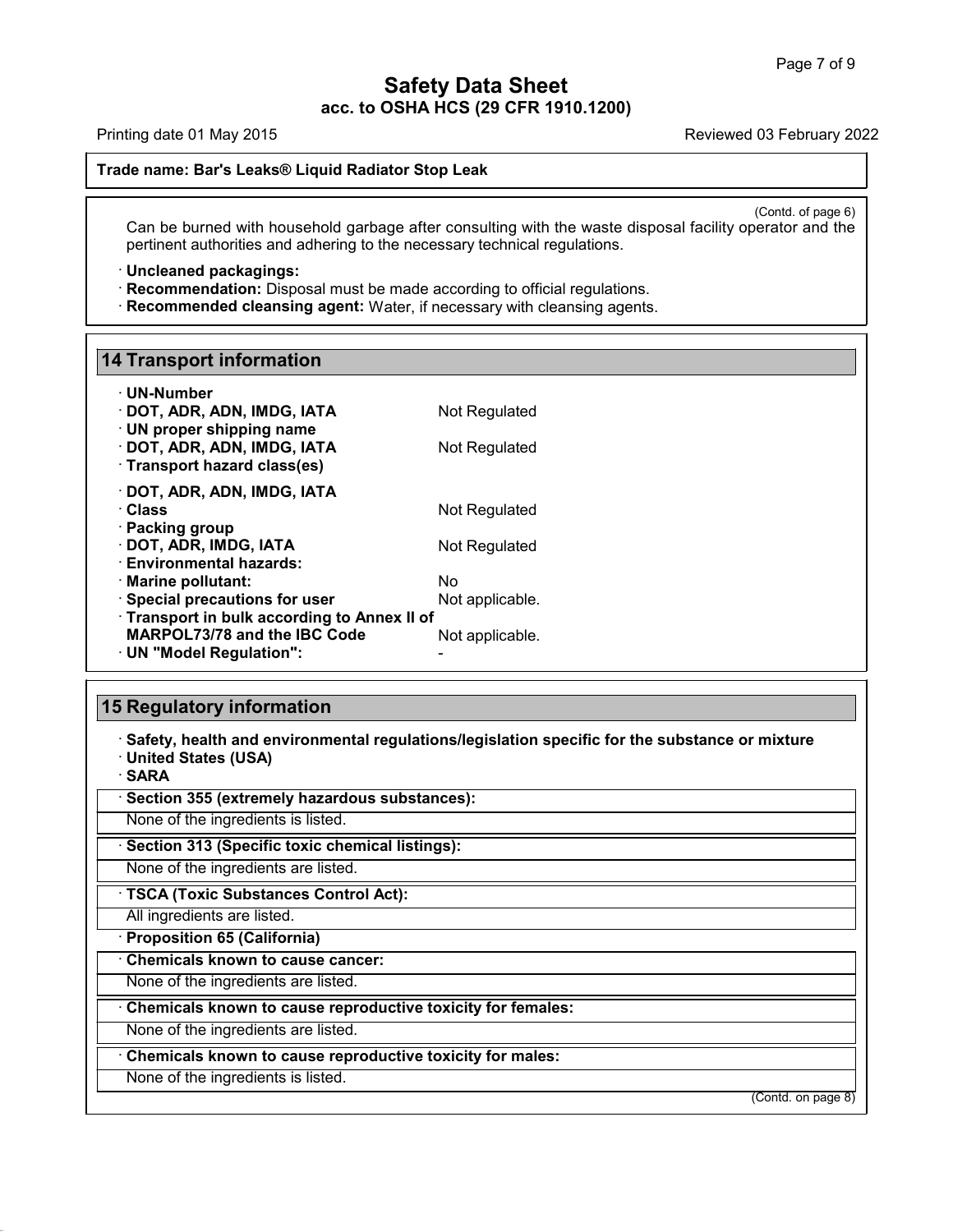## **Safety Data Sheet<br>
2011 1200**<br>
3 F **acc. to OSHA HCS (29 CFR 1910.1200)**<br>**acc. to OSHA HCS (29 CFR 1910.1200)**

| Safety Data Sheet<br>acc. to OSHA HCS (29 CFR 1910.1200)                                                                                                                                                                                                              |                           |  |
|-----------------------------------------------------------------------------------------------------------------------------------------------------------------------------------------------------------------------------------------------------------------------|---------------------------|--|
| Printing date 01 May 2015                                                                                                                                                                                                                                             | Reviewed 03 February 2022 |  |
| Trade name: Bar's Leaks® Liquid Radiator Stop Leak                                                                                                                                                                                                                    |                           |  |
|                                                                                                                                                                                                                                                                       | (Contd. of page 7)        |  |
| Chemicals known to cause developmental toxicity:                                                                                                                                                                                                                      |                           |  |
| None of the ingredients is listed.                                                                                                                                                                                                                                    |                           |  |
| Carcinogenic categories                                                                                                                                                                                                                                               |                           |  |
| <b>EPA (Environmental Protection Agency)</b>                                                                                                                                                                                                                          |                           |  |
| None of the ingredients is listed.                                                                                                                                                                                                                                    |                           |  |
| · IARC (International Agency for Research on Cancer)                                                                                                                                                                                                                  |                           |  |
| None of the ingredients is listed.                                                                                                                                                                                                                                    |                           |  |
| · TLV (Threshold Limit Value established by ACGIH)                                                                                                                                                                                                                    |                           |  |
| None of the ingredients is listed.                                                                                                                                                                                                                                    |                           |  |
| · NIOSH-Ca (National Institute for Occupational Safety and Health)                                                                                                                                                                                                    |                           |  |
| None of the ingredients is listed.                                                                                                                                                                                                                                    |                           |  |
| <b>State Right to Know Listings</b>                                                                                                                                                                                                                                   |                           |  |
| None of the ingredients is listed.                                                                                                                                                                                                                                    |                           |  |
| Canadian substance listings:                                                                                                                                                                                                                                          |                           |  |
| <b>Canadian Domestic Substances List (DSL)</b>                                                                                                                                                                                                                        |                           |  |
| All ingredients are listed.                                                                                                                                                                                                                                           |                           |  |
| Canadian Ingredient Disclosure list (limit 0.1%)                                                                                                                                                                                                                      |                           |  |
| None of the ingredients is listed.                                                                                                                                                                                                                                    |                           |  |
| Canadian Ingredient Disclosure list (limit 1%)                                                                                                                                                                                                                        |                           |  |
| None of the ingredients is listed.                                                                                                                                                                                                                                    |                           |  |
| Other regulations, limitations and prohibitive regulations<br>This product has been classified in accordance with hazard criteria of the Controlled Products Regulations<br>and the SDS contains all the information required by the Controlled Products Regulations. |                           |  |
| · Chemical safety assessment: A Chemical Safety Assessment has not been carried out.                                                                                                                                                                                  |                           |  |
|                                                                                                                                                                                                                                                                       |                           |  |

Other regulations, limitations and prohibitive regulations<br>This product has been classified in accordance with hazard criteria of the Controlled Products Regulations<br>and the SDS contains all the information required by the This product has been classified in<br>and the SDS contains all the inform<br>**16 Other information<br>This information**<br>This information is based on our propecific product features and shall in

40.1.5

Chemical safety assessment: A Chemical Safety Assessment has not been carried out.<br>
Cther information<br>
This information is based on our present knowledge. However, this shall not constitute a guarantee for any<br>
specific pr Specific product features and shall not establish a legally valid contractual relationship.<br>
This information is based on our present knowledge. However, this shall not constitute a gual specific product features and shall This information is based on our preser<br>specific product features and shall not  $\epsilon$ <br>**· Date of preparation / last revision** 05.<br>**Abbreviations and acronyms:**<br>ADR: Accord européen sur le transport des<br>International Carriag

specific product features and shall not establish a legally valid contractual relationship.<br> **Date of preparation / last revision** 05/01/2015 / -<br>
A**bbreviations and acronyms:**<br>
International Carriage of Dangerous Goods<br>
I **Date of preparation / last revision** 05/01/2015 / -<br> **Abbreviations and acronyms:**<br>
ADR: Accord européen sur le transport des marchandises<br>
International Carriage of Dangerous Goods<br>
IMDG: International Maritime Code for Date of preparation / last revision 05/01/2015 / -<br>Abbreviations and acronyms:<br>ADR: Accord européen sur le transport des marchandises dang<br>International Carriage of Dangerous Goods by Road)<br>IMDG: International Maritime Cod International Carriage of Dangerous Goods by Road)<br>IMDG: International Maritime Code for Dangerous Go<br>DOT: US Department of Transportation<br>IATA: International Air Transport Association ADDreVIations and acronyms:<br>ADR: Accord européen sur le transport des marc<br>International Carriage of Dangerous Goods by Road)<br>IMDG: International Maritime Code for Dangerous Goo<br>DOT: US Department of Transportation<br>ATA: In ADR: Accord européen sur le transport des marchandises dangereuse<br>International Carriage of Dangerous Goods by Road)<br>IMDG: International Maritime Code for Dangerous Goods<br>DOT: US Department of Transportation<br>IATA: Internat International Carriage of Dangerous Goods by Road)<br>IMDG: International Maritime Code for Dangerous Goods<br>DOT: US Department of Transportation<br>IATA: International Air Transport Association<br>ACGIH: American Conference of Gove IMDG: International Maritime Code for Dangerous Goods<br>DOT: US Department of Transportation<br>IATA: International Air Transport Association<br>ACGIH: American Conference of Governmental Industrial Hygien<br>EINECS: European List of DOT: US Department of Transportation<br>IATA: International Air Transport Association<br>ACGIH: American Conference of Governmental Industrial Hygienists<br>EINECS: European Inventory of Existing Commercial Chemical Substances<br>ELIN IATA: International Air Transport Association<br>ACGIH: American Conference of Governmental Industrial Hygi<br>EINECS: European Inventory of Existing Commercial Chemica<br>ELINCS: European List of Notified Chemical Substances<br>CAS: ACGIH: American Conference of Governmental Industrial Hygienists<br>EINECS: European Inventory of Existing Commercial Chemical Subs<br>ELINCS: European List of Notified Chemical Substances<br>CAS: Chemical Abstracts Service (divisi EINECS: European Inventory of Existing Commercial Chemical Substances<br>ELINCS: European List of Notified Chemical Substances<br>CAS: Chemical Abstracts Service (division of the American Chemical Society)<br>NFPA: National Fire Pr ELINCS: European List of Notified Chemical Subs<br>CAS: Chemical Abstracts Service (division of the ANFPA: National Fire Protection Association (USA)<br>HMIS: Hazardous Materials Identification System (<br>WHMIS: Workplace Hazardou (Contd. on page 9)